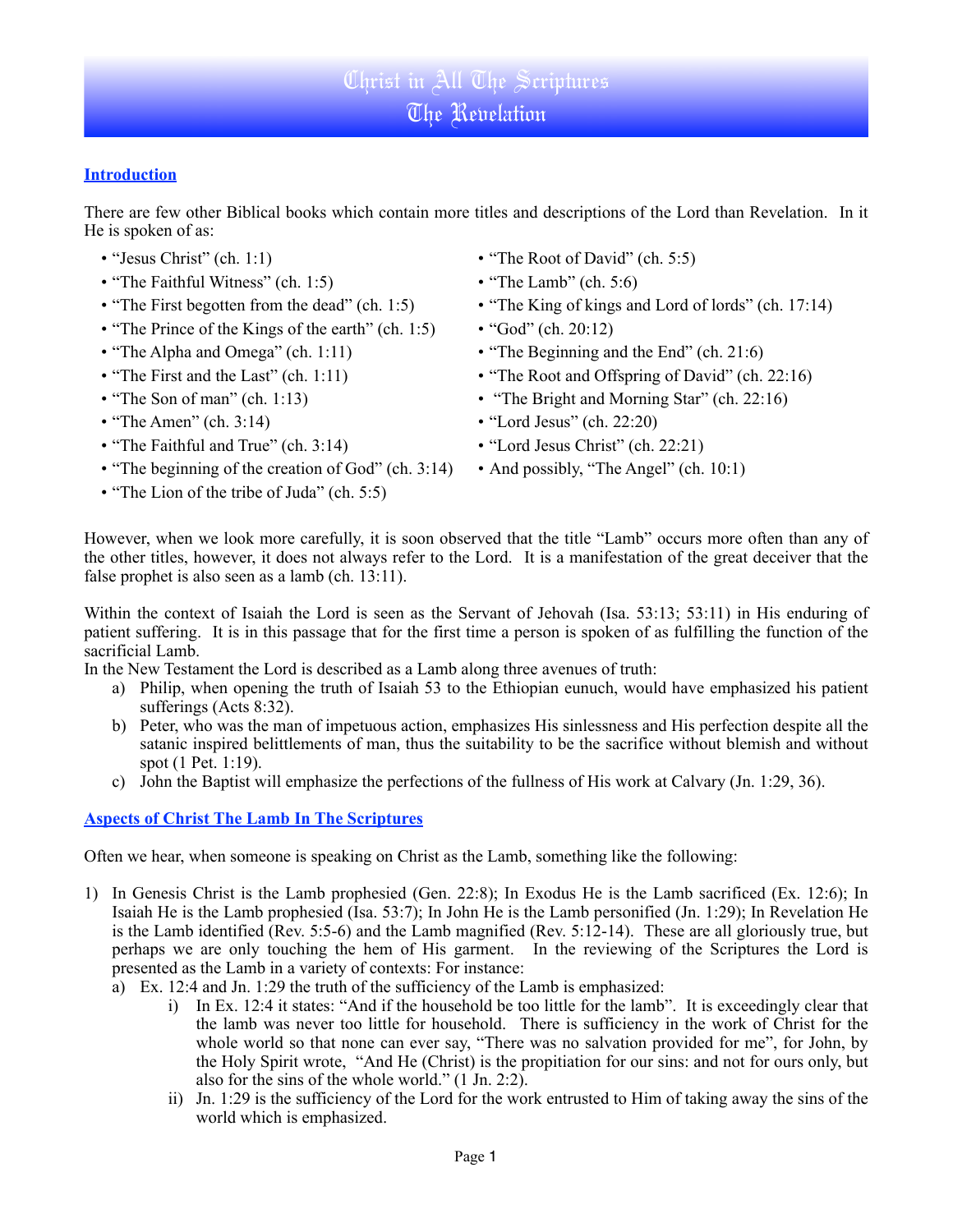- b) As the "Lamb slain from the foundation of the world" (Rev. 13:8). It impresses on our hearts and minds the wonders of divine love in a past eternity.
- c) What mind or heart, whither human or angelic, could comprehend the depths of His humiliation when, "He was led as a sheep to the slaughter; and like a lamb dumb before his shearer, so opened he not his mouth" (Acts 8:32).
- d) Add to this the infinite preciousness of His sin cleansing, righteousness bestowing God honoring sacrifice, the only "blood" which is ever called precious. Peter wrote that we are redeemed with, "the precious blood of Christ, as of a lamb without blemish and without spot" (1 Pet. 1:19).
- e) Psalm 23:2-3 reminds us that the Lord is also our Shepherd who leads His people, a theme the Lord declares (Jn. 10:27), and this blessed truth will not stop in time for He, the Lamb, will be our eternal guide. "For the Lamb which is in the midst of the throne shall feed them, and shall lead them unto living fountains of waters: and God shall wipe away all tears from their eyes" (Rev. 7:17).
- f) I always find it amazing that when Christ is seen as the Great Defeater of Satan and death, He is not seen as the "Lion" but as the Lamb, what an enigma! Glorious are the words concerning the triumphant Lamb when the militaries of the world lift their tiny puny fists against Him, "These shall make war with the Lamb, and the Lamb shall overcome them: for he is Lord of lords, and King of kings: and they that are with him [are] called, and chosen, and faithful" (Rev. 17:14).

#### **Aspects of Christ the Lamb in Revelation**

- 1) The word used:
	- a) The Greek word "arnion", which is translated "lamb" is more precisely "little lamb", and apart from John 21:15, is found exclusively in the book of Revelation where it occurs 27 times (as noted above the word, also can refer to the False prophet). It is a diminutive term and within the context of Revelation would seem to indicate that the one so insignificant, the one who was "meek and lowly of heart" (Matt. 11:29), of whom it was written, "He was oppressed, and he was afflicted, yet he opened not his mouth: he is brought as a lamb to the slaughter, and as a sheep before her shearers is dumb, so he openeth not his mouth" (Isa. 53:7), He is now the mighty Judge and exalted Lord. He alone has the right to the title deeds of earth with all judgment committed into His hand and power to execute judgment (Jn. 5:22, 27).
- 2) The varied statements concerning Christ as the Lamb in Revelation:
	- a) "And said to the mountains and rocks, Fall on us, and hide us from the face of him that sitteth on the throne, and from the wrath of the Lamb" (Rev. 6:16).
	- b) "The same shall drink of the wine of the wrath of God, which is poured out without mixture into the cup of his indignation; and he shall be tormented with fire and brimstone in the presence of the holy angels, and in the presence of the Lamb" (Rev. 14:10).
	- b) Some are glorious in describing the triumph of the Lamb, such as:
		- i) "These shall make war with the Lamb, and the Lamb shall overcome them: for he is Lord of lords, and King of kings: and they that are with him are called, and chosen, and faithful" (Rev. 17:14).
	- c) Some reveal the supremacy of exaltation for the Lamb, such as:
		- i) "And when he had taken the book, the four beasts and four and twenty elders fell down before the Lamb, having every one of them harps, and golden vials full of odors, which are the prayers of saints" (Rev. 5:8).